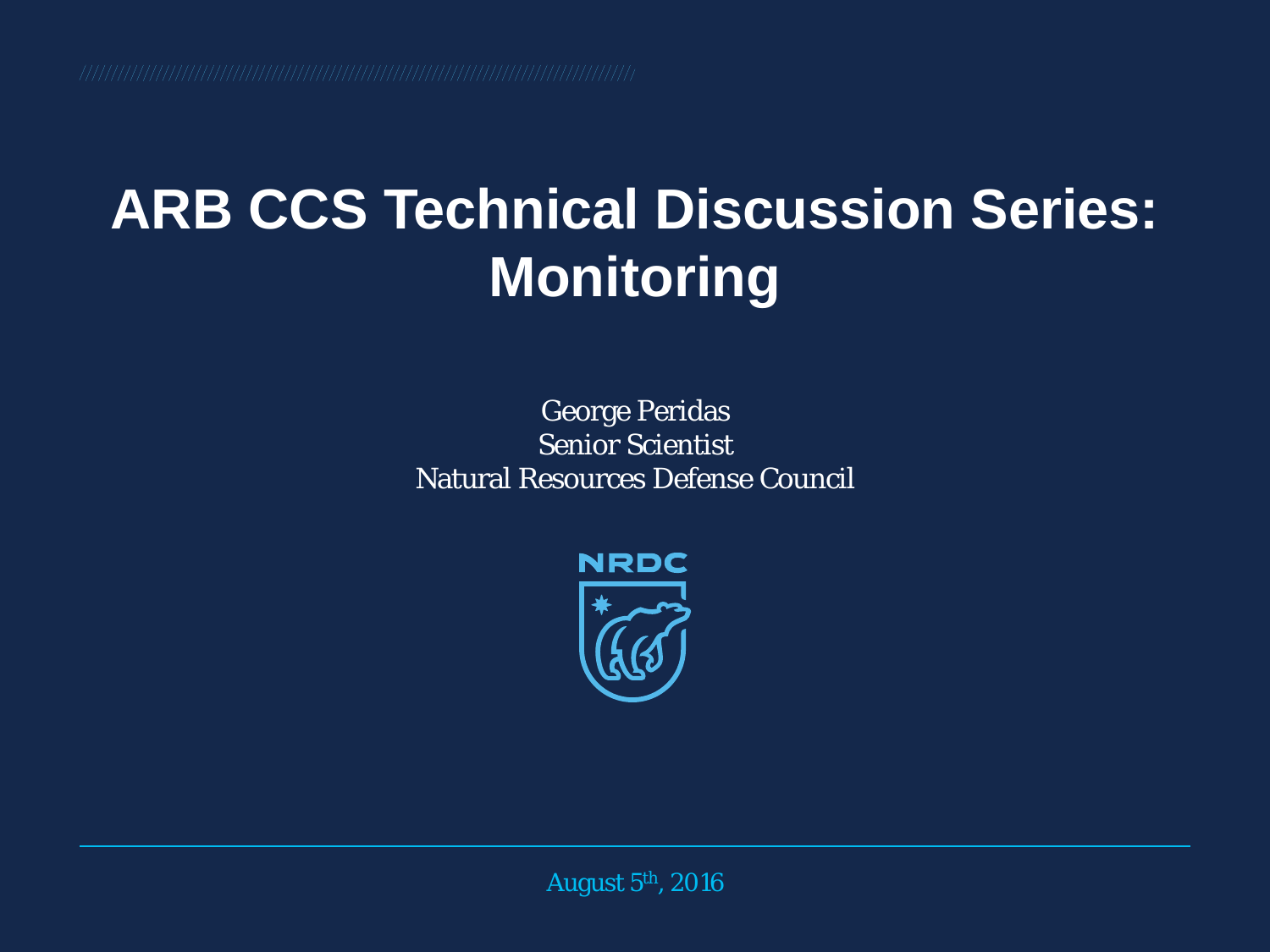### **Monitoring: General Overview**

*Some common questions*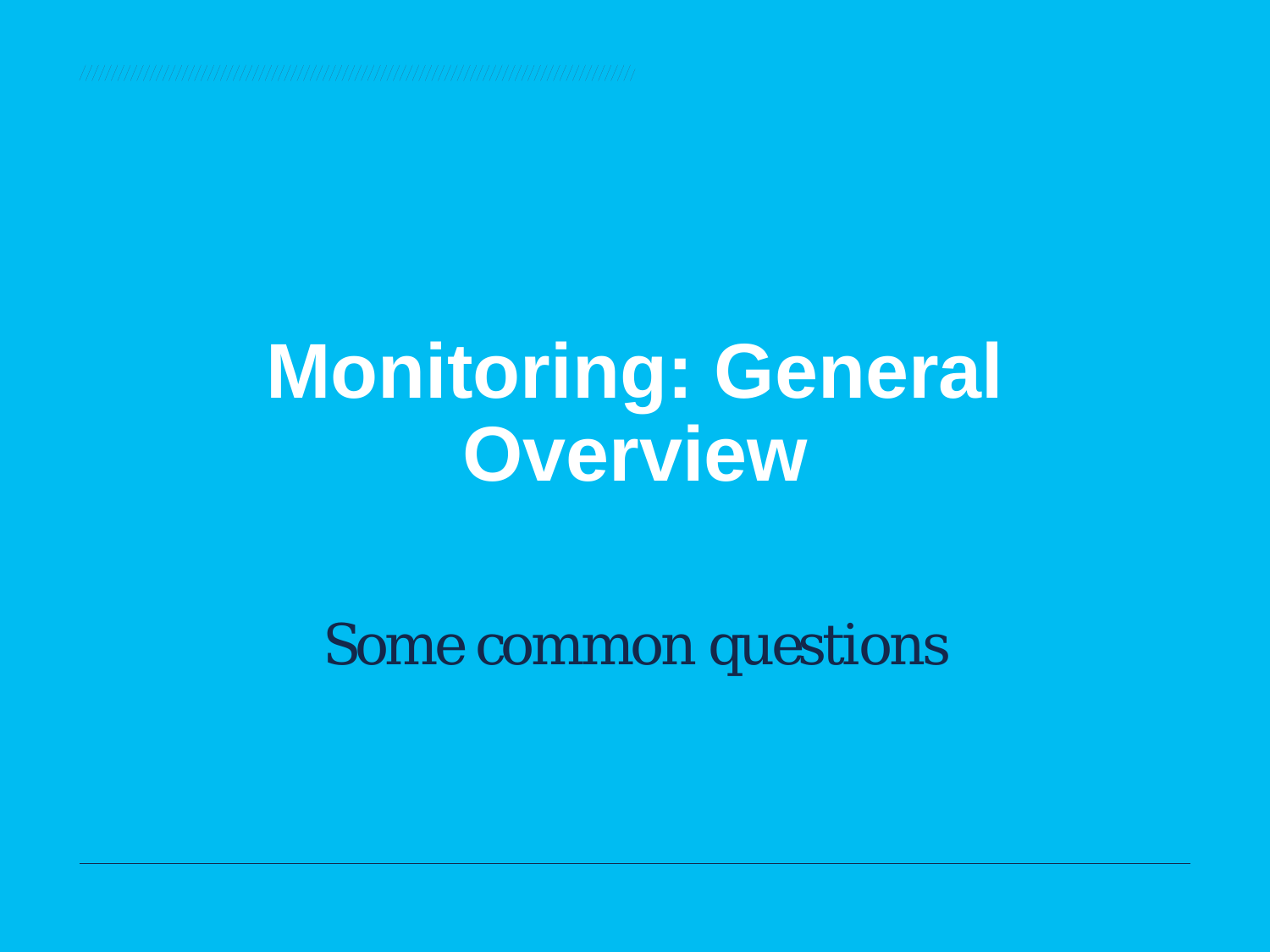#### Context: steps for safe & effective CCS

- Demonstrate that sites are capable of long-term containment of carbon dioxide
- Identify and characterize potential natural and man-made leakage pathways, devise appropriate risk management and corrective actions
- Design, construct and operate within parameters to prevent, mitigate and remediate the creation or activation of leakage pathways, or and the migration of CO2 or fluids into an unauthorized zone
- Minimize fugitive CO2 emissions from project operations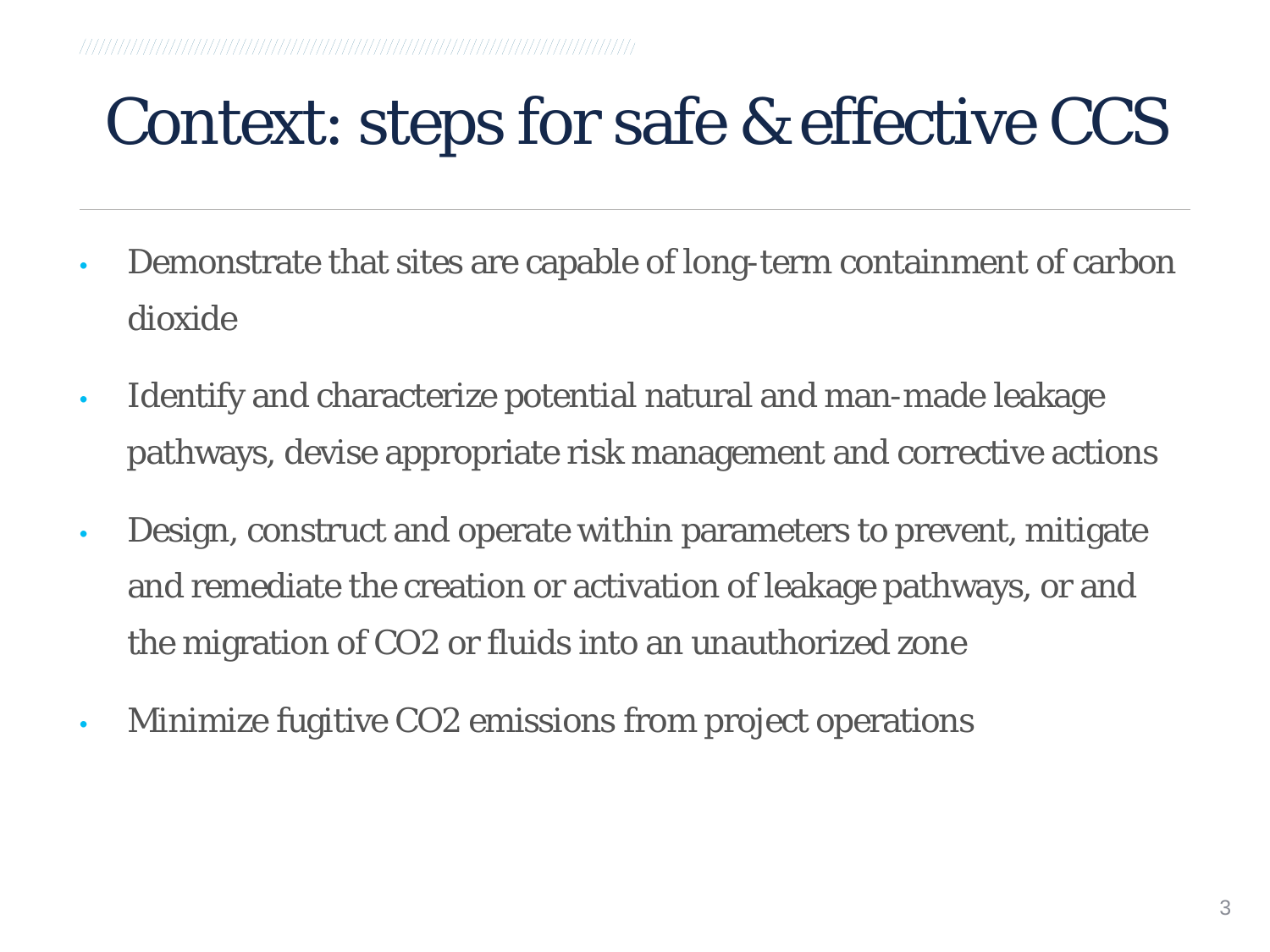#### Context: steps for safe & effective CCS

- Monitor and model to predict and confirm the position and behavior of the CO2 and other fluids in the subsurface during and after injection
- Account and report CO2 quantities sequestered, injected, recycled, leaked, vented, and any other categories as appropriate
- Follow post-injection site closure and financial responsibility requirements that ensure the long-term containment of injected CO2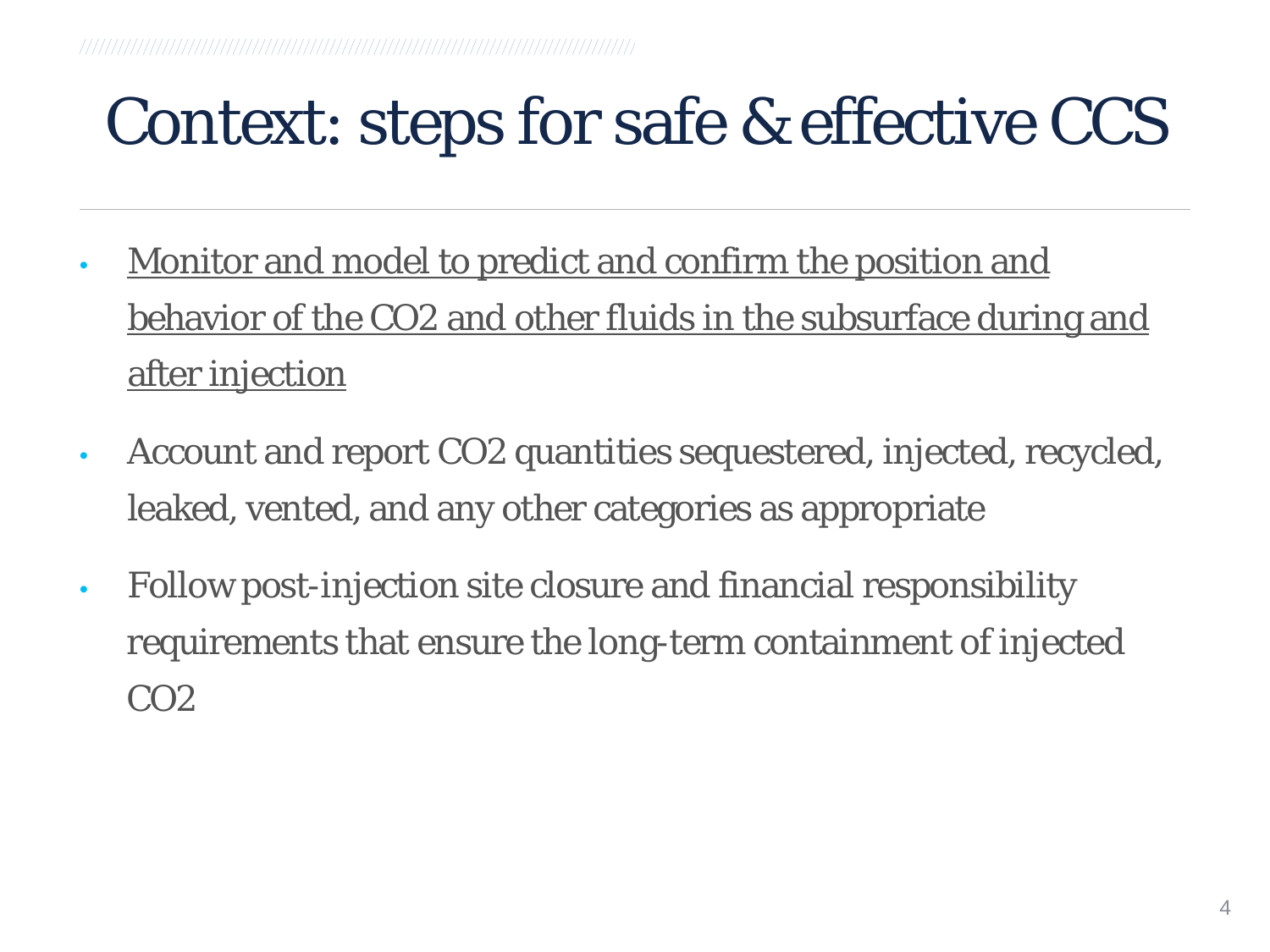# The purpose of monitoring

- Validate and improve theory (models) with observation
- Understand the spatial extent and distribution of CO2
- Remain within design/safety parameters, or modify as needed
- Detect activation of leakage pathways
- Trigger additional diligence for other leakage pathways
- Trigger corrective action
- Eyes and ears of project: continuous evaluation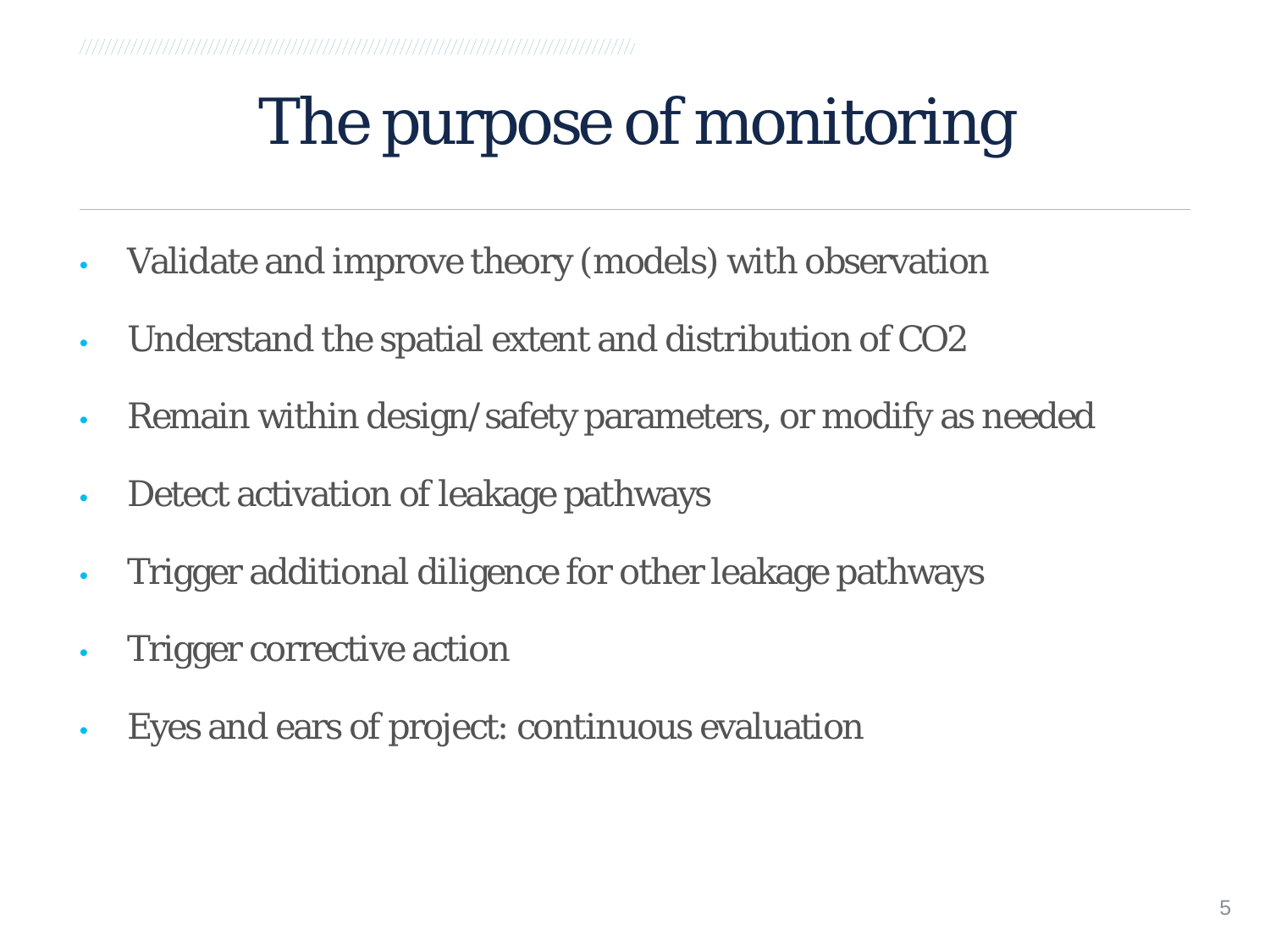### The best tools for monitoring

- Several available:
	- Direct measurement (e.g. produced fluid analysis)
	- Geophysics, geochemistry
	- Pressure, temperature, resistivity
	- Direct air measurement, and many more
- Highly site/project specific:
	- What works for one site may be of limited use to another
		- 4D seismic / pressure at different depths / produced fluid sampling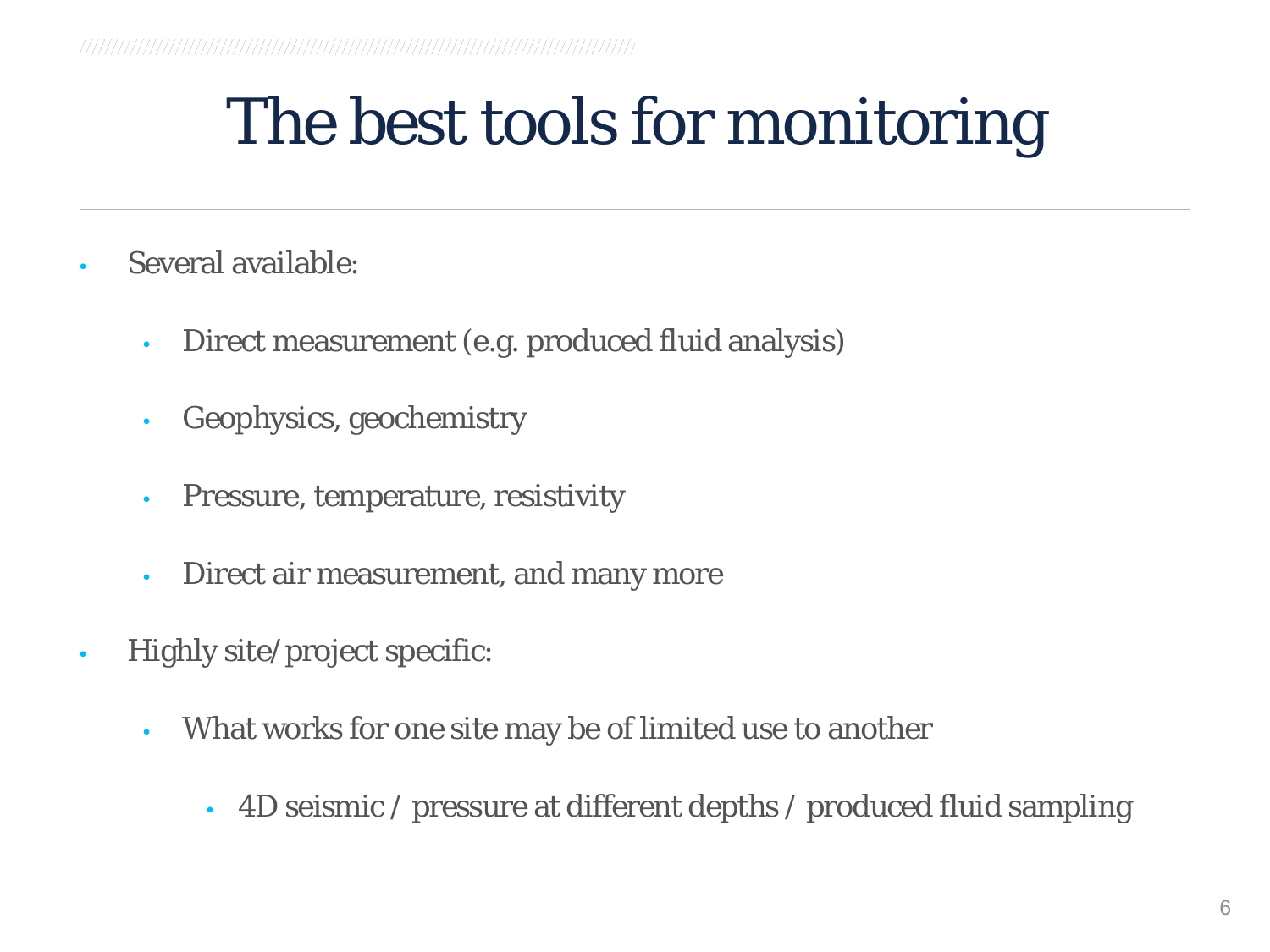# Should monitoring be static?

- No!
	- Update when results and models dictate
	- CO2 near certain potential leakage pathways may necessitate revisions
	- Continuous feedback between results and monitoring regime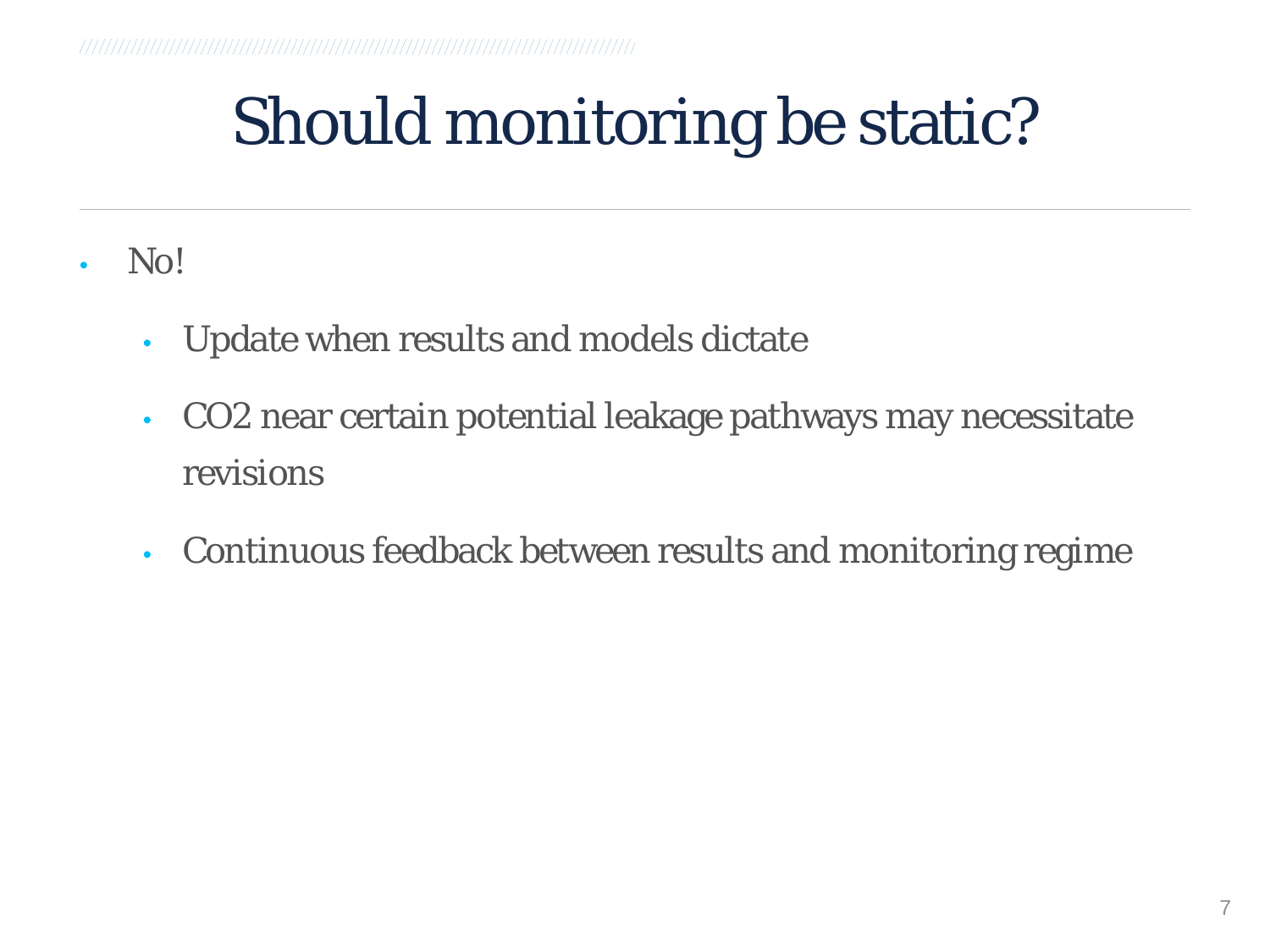# How long to monitor?

- During entire operational life of project
- Duration of post-injection monitoring will depend on geology and site:
	- Uniformly dipping saline formation vs. structural closure in oil field
	- Number of wells/leases adjacent to project lease that could produce injected CO2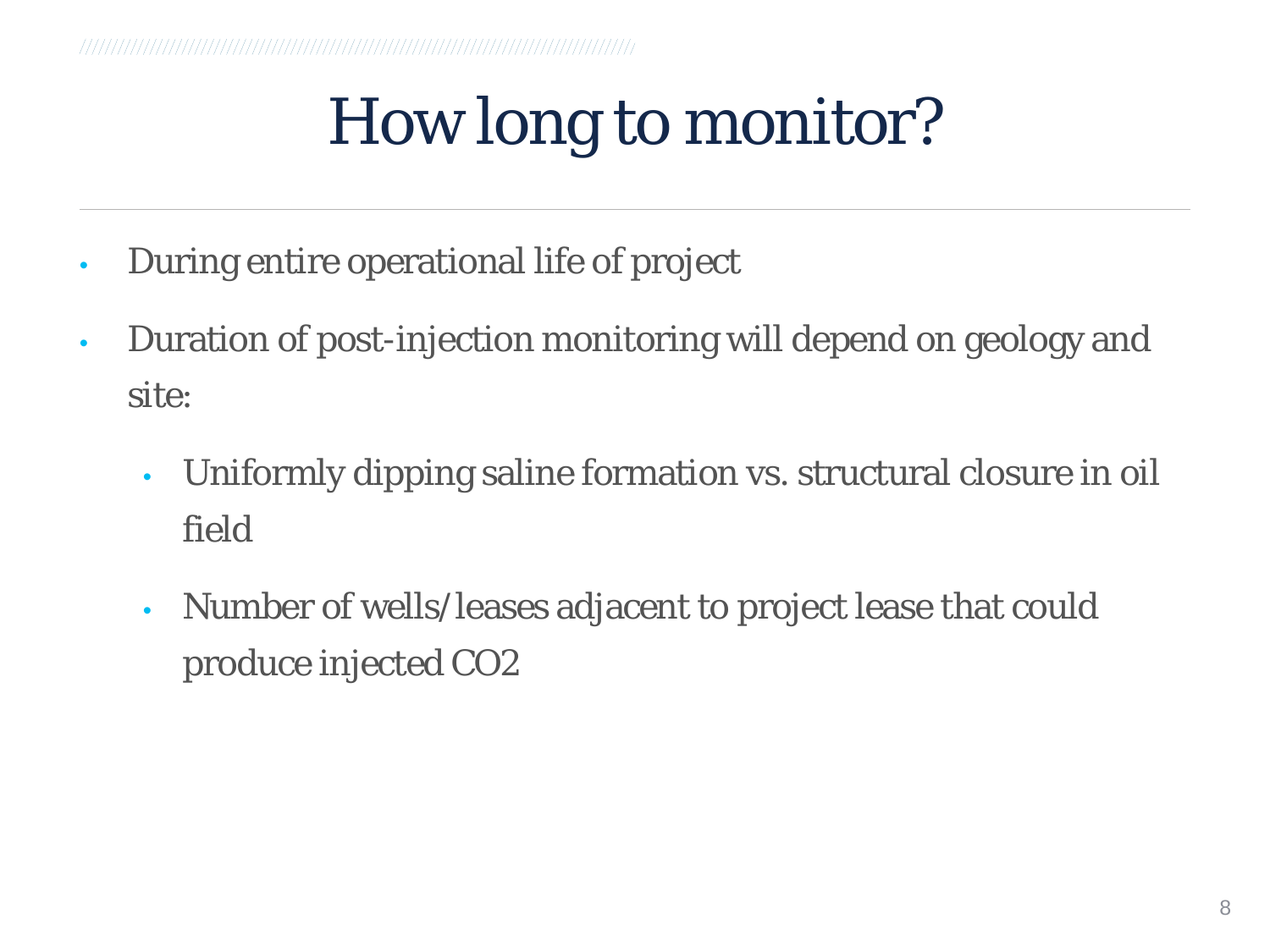# How long to monitor?

- During entire operational life of project
- Duration of post-injection monitoring will depend on geology and site:
	- Uniformly dipping saline formation vs. structural closure in oil field
	- Number of wells/leases adjacent to project lease that could produce injected CO2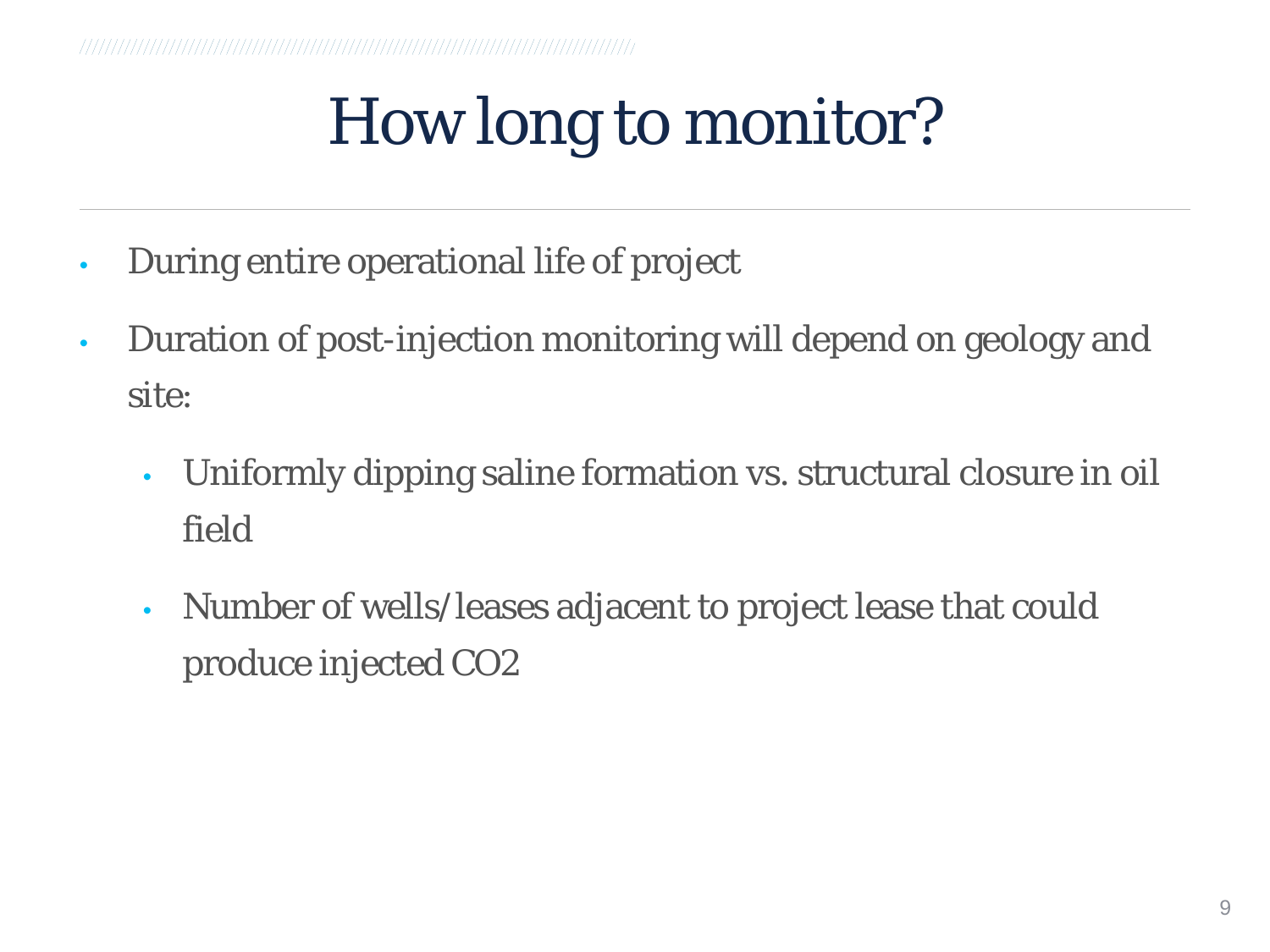#### How quickly/accurately can leakage be estimated?

- Depends on nature of leakage
	- Well leakage vs. geologic leakage
	- Blowout vs. slow release into groundwater and atmosphere
	- Fugitives
- Depends on monitoring scheme
- Can take weeks-years to pinpoint
- In general, devising upper/lower bounds is feasible
- Estimating to the nearest ton is not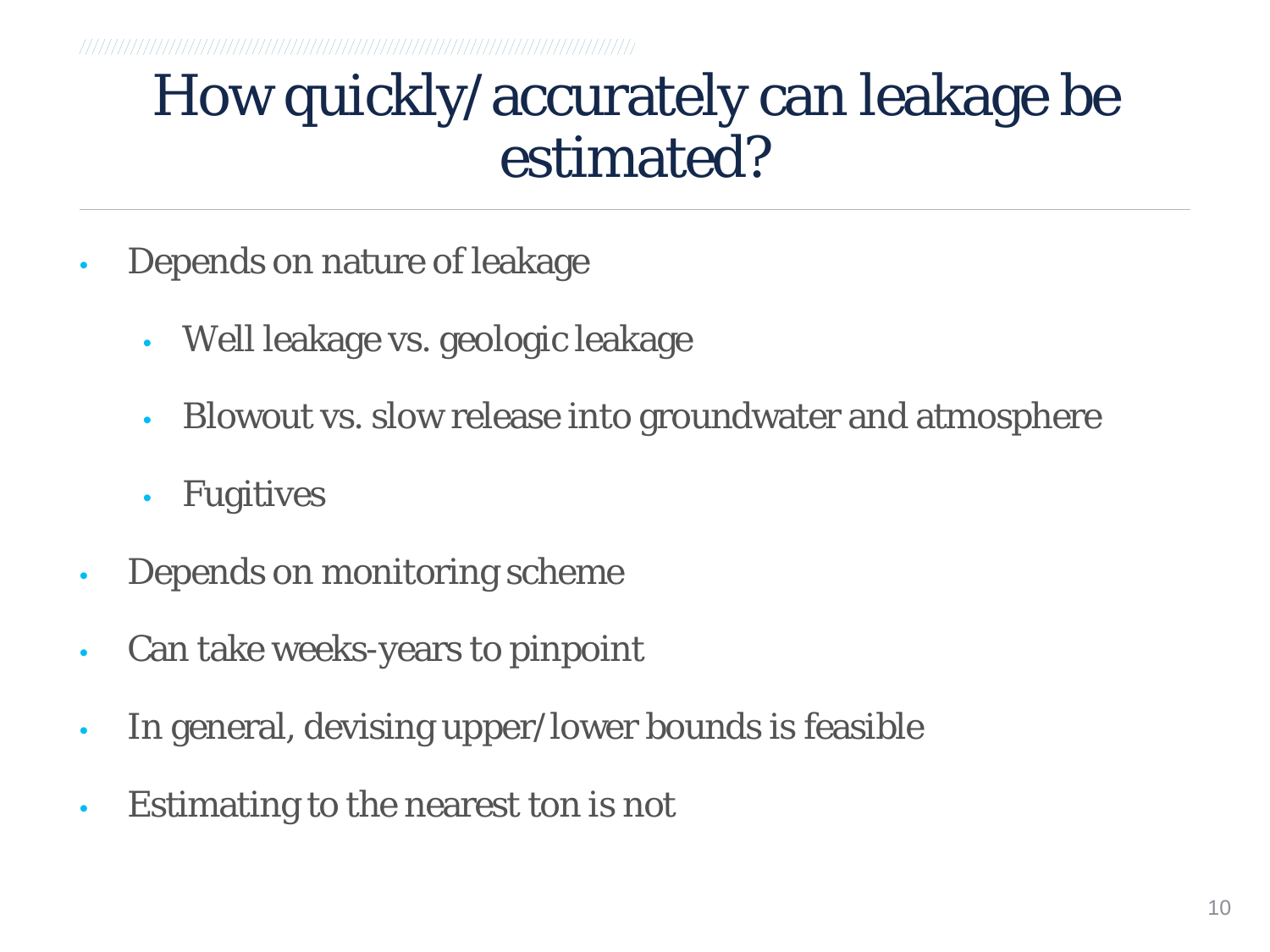# **Monitoring Requirements in Practice**

*Possible choices*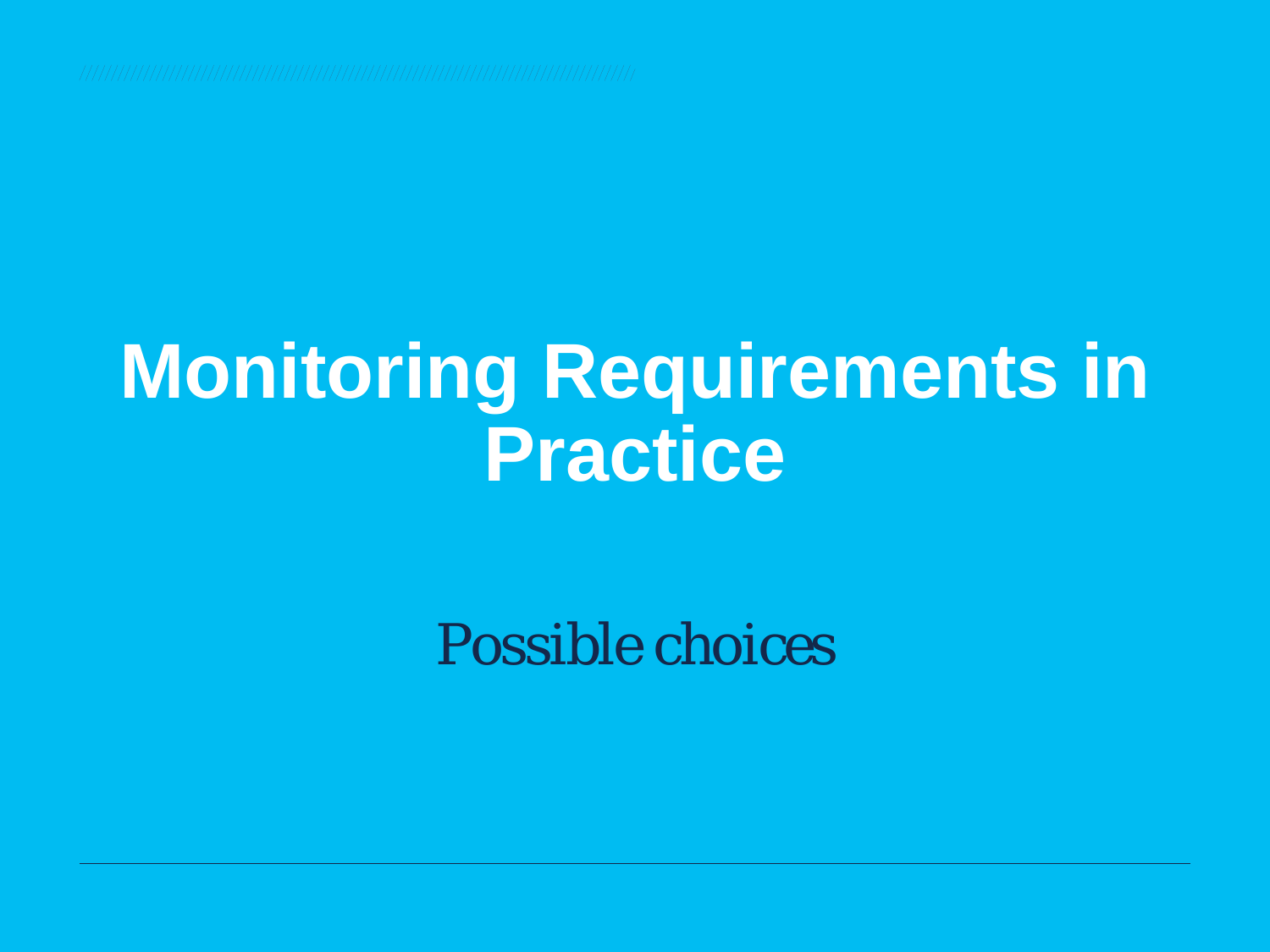# Monitoring trade-offs

- Projects will vary in their inherent risk of leakage:
	- Geology, number/age/depth of wells etc
- **Allow all projects or only low-risk projects?**
- Desired/possible level of monitoring may vary by operator and project
- **Cap maximum allowable "credit" based on a tiered risk evaluation and/or robustness of monitoring plan?**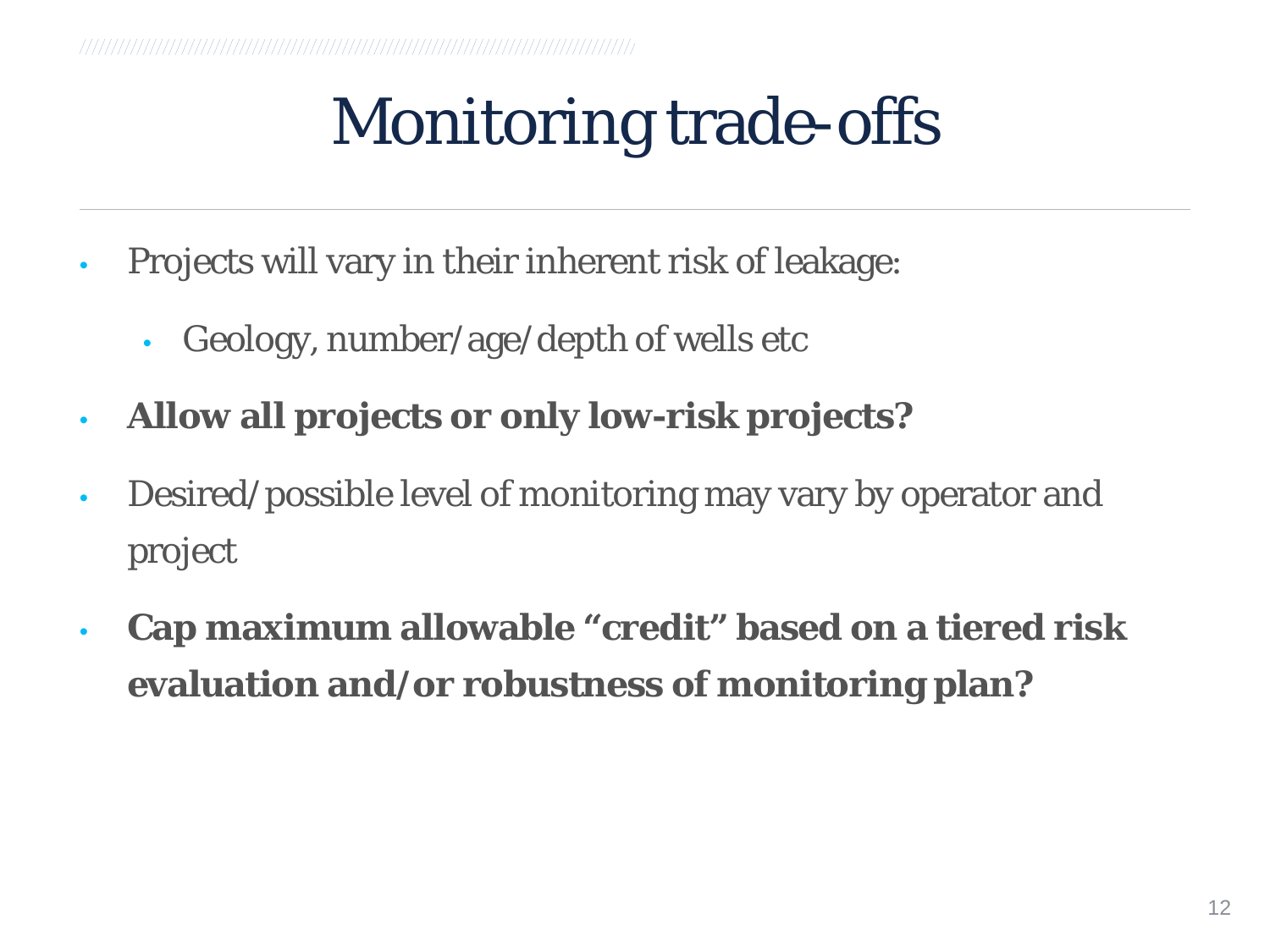### Site specific nature of monitoring

- No universally useful list of tools or methods
	- Different geologies
	- Pure injection vs. EOR
	- Out-of-state projects and regulators
- **Regulator or operator to suggest approach?**
	- Expediency will range from useful to necessary
- **Designate independent expert review panel?**
	- Recognized subject matter experts to review plan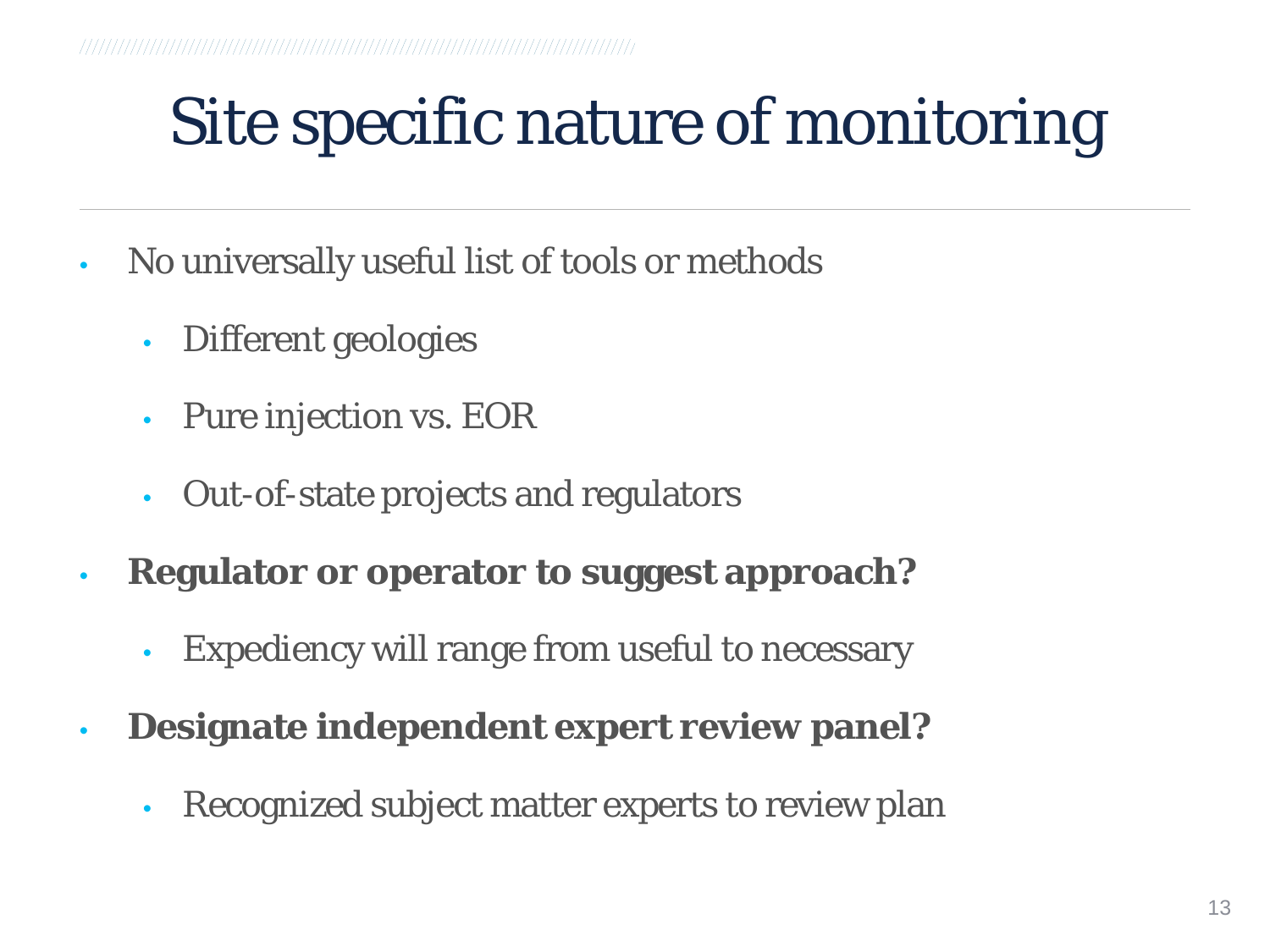# Leakage quantification

- In the event that leakage is discovered:
	- **Require effort to mitigate/offset?**
	- **Require effort to quantify?**
- **Use best leakage estimate?**
- **Default (conservative) discount to apply immediately?**
- **Operator to refine estimate in the future?**